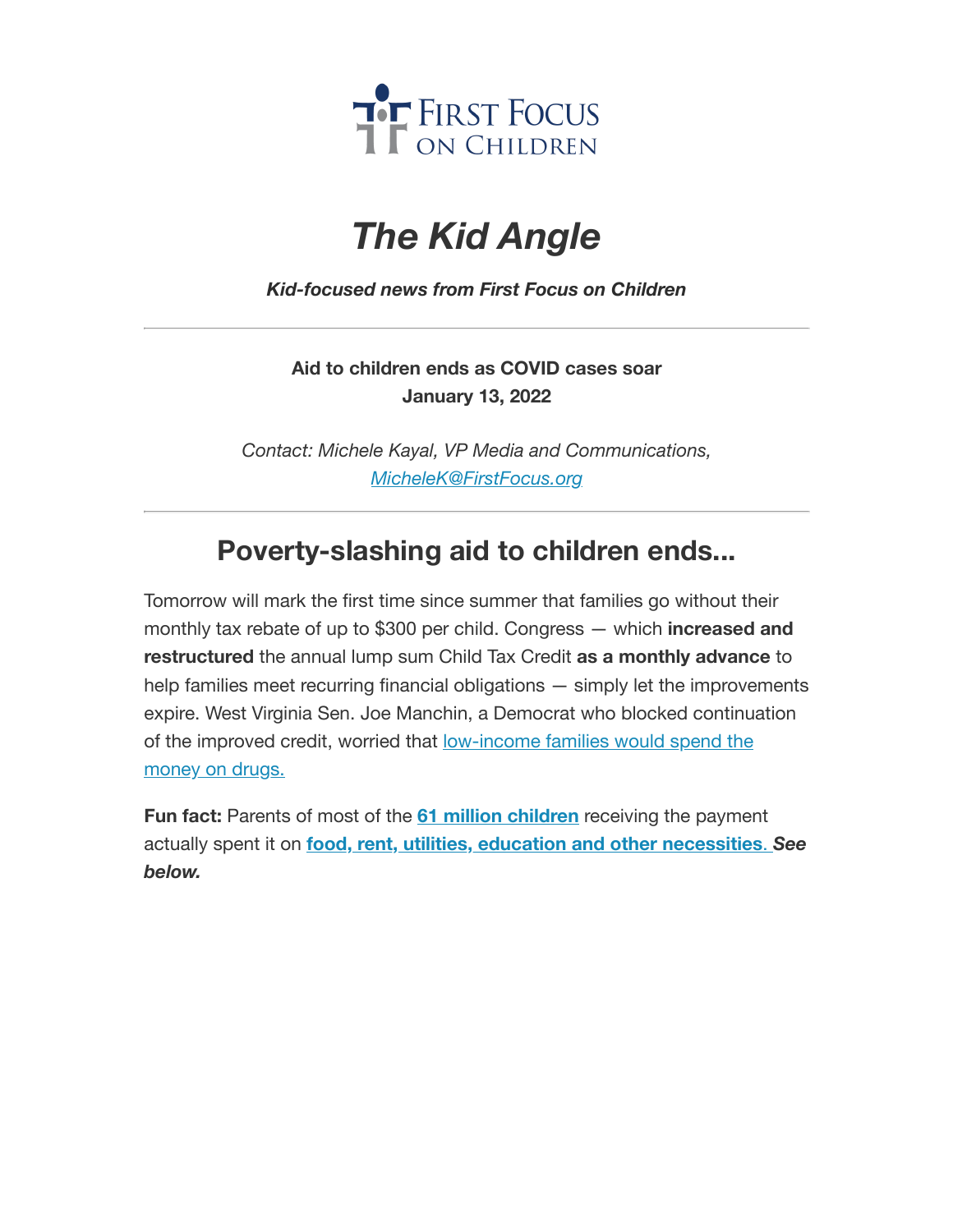## **Families With Low Incomes Spend Expanded Child Tax Credit on Most Basic Needs, Education**

Percent of households with incomes below \$35,000 who spent their credit payments on:



\*Percent of households with child(ren) under age 5.

Note: Education costs include school books and supplies, school tuition, tutoring services, after-school programs, and transportation for school. Household income is in 2020. Figures are for households who reported receiving a Child Tax Credit payment in the last 30 days in data collected July 21-September 27, 2021.

Source: CBPP analysis of U.S. Census Bureau Household Pulse Survey public use files for survey weeks 34-38.

CENTER ON BUDGET AND POLICY PRIORITIES I CBPP.ORG

We'd like to take [this opportunity to](https://action.campaignforchildren.org/r?u=q_Q7S9K4bZzhbA5vpwxnSfrtR7AQDTbsj79Vst8wHUNvDXTWk9hLH0OFiAj07zWSqI-6DK1dBDBarZ_m5vELtZSDqNzy82afgVVpIZpUksnI7GcrZf2uE3gGeJ2_bTwoOoJ0s5X749hkUf1zU1taLQ&e=6d50ef9bac605c372bd31a2e7c9cacfd&utm_source=ffcc&utm_medium=email&utm_campaign=_ctcexpire_covid_records&n=5&test_email=1) remind everyone that the **Child Tax Credit was conceived in 1991 by a bipartisan commission, enacted in 1997 by President Bill Clinton and a Republican-led Congress, and has been regularly improved by Republican and Democratic presidents since then, including Donald Trump.** With whom **nearly every [Republican](https://action.campaignforchildren.org/r?u=UKtnSrZJiO5TrtF1JQ_1B5S1Os739w4UzC3xHPAYzy_Y119-9rXk2P-jxSn--ecX&e=6d50ef9bac605c372bd31a2e7c9cacfd&utm_source=ffcc&utm_medium=email&utm_campaign=_ctcexpire_covid_records&n=6&test_email=1) sided.**

So what's different now? Why all the disagreement? Maybe it's the fact that the latest improvements to the CTC:

- Kept nearly **4 million [children](https://action.campaignforchildren.org/r?u=UmPwcm28_uDg6gTj_jN0OFQGFP1Darjs7xjyaWV7fPq31gIxt7SXaWsiMGDEAnqc2Pqj1LC59e08udMt5Y1GxWab79j_JpOHfDnWJ-b0MMfW9gu43zdbTAAtOgaRzjgT&e=6d50ef9bac605c372bd31a2e7c9cacfd&utm_source=ffcc&utm_medium=email&utm_campaign=_ctcexpire_covid_records&n=7&test_email=1) out of poverty**
- **Included 26 million [low-income](https://action.campaignforchildren.org/r?u=dEEDYEUGb6ZYO9h-oDOIAqAMaM2Waw7BXBOqBp0DZal15I8MvjVfSfD37921houWbqAWk-VJOhPfih2CNR8FH0267NP29G3q0j3l7KVlcARDSsx2nr3btCBtapD86u_--ChH_amISyjhZZZsVKhMaByWsUJ_Fqc62qSRJvwK16hcFGDsuBY3bdj7XgSIl999CJB9pH_8aUsfFvjWaaOCUOrVDe9XSVDXrP7ftgPzsEV6AYXaDRdwNECsIfHZjs2ZeVGVjir-lETW2JXLn-i8M2uWw5un7Dt1qxDmKDlBAkw&e=6d50ef9bac605c372bd31a2e7c9cacfd&utm_source=ffcc&utm_medium=email&utm_campaign=_ctcexpire_covid_records&n=8&test_email=1) children** who previously went without the credit because their families *made too little money*
- **Fed hungry [children](https://action.campaignforchildren.org/r?u=jpbp5xy0rnfXWggeHXGdt57bh5XSKmyWduu-wGRkHXIFaNxZxWxUNJ3FG3W-BIQclq6_QJ6wpfWS2cVuZKrK-30vgMjrGZqw7xlQFeFwDU_K8i2hqJbYQF92wuhBWTUW9vs2Zpfts4D_gFYDi8M3UsVvQIcbLvhgQY5YTYEEiHI&e=6d50ef9bac605c372bd31a2e7c9cacfd&utm_source=ffcc&utm_medium=email&utm_campaign=_ctcexpire_covid_records&n=9&test_email=1)**